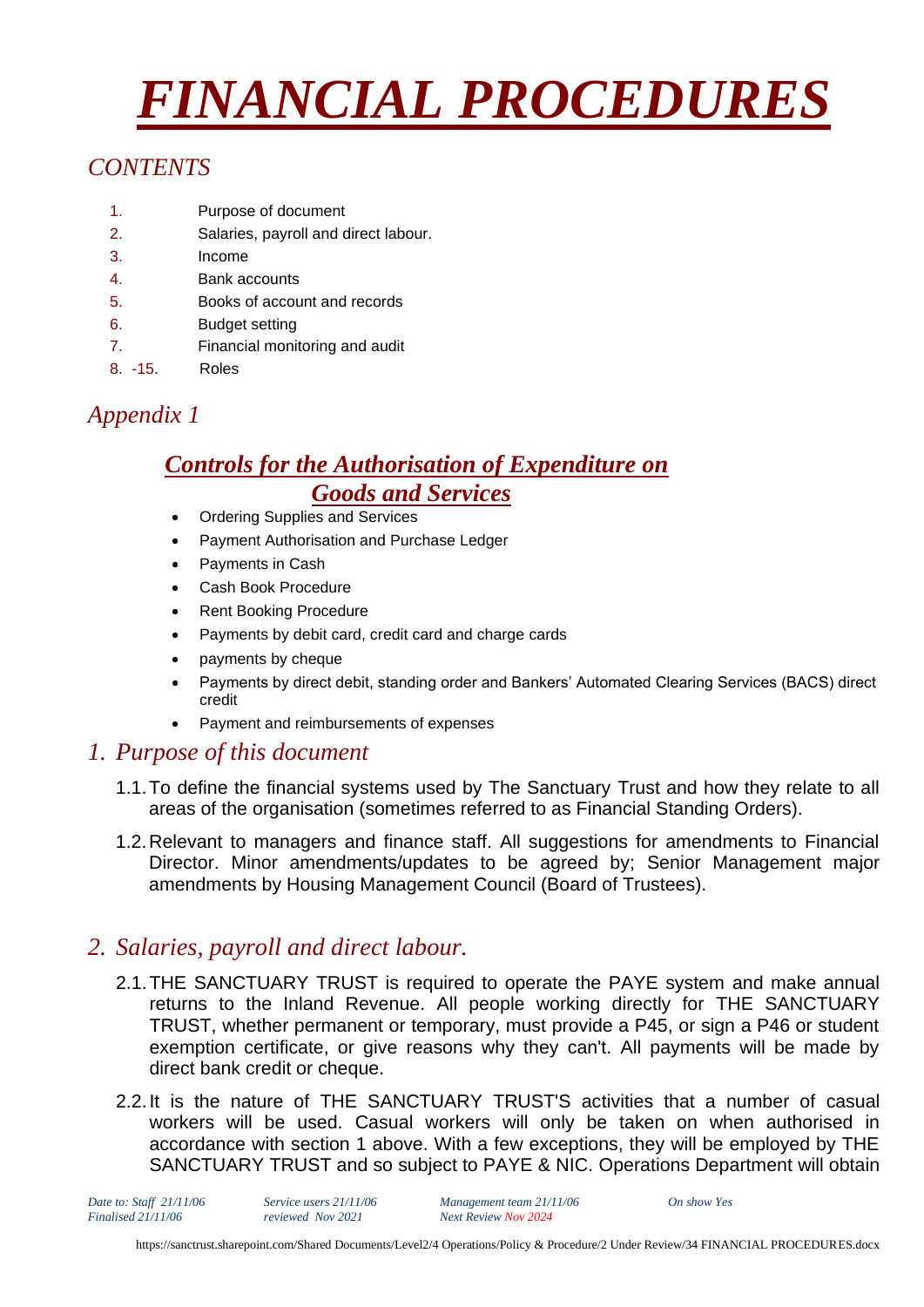clarification of any unclear areas as needed. There may be times when casual workers will be treated as self-employed, and contracts with such people must clearly indicate this.

- 2.3.Payments for additional work over and above standard hours must be approved by the relevant Project Manager. Clear written authorisation must be given and time sheets presented in adequate time for Operations Department to process it for the relevant payroll. These claims are financial records and should be treated in the same way as any other.
- 2.4.Payment will usually be made via the Nat West Online payment service, direct to employees' bank account. The salary payment listings will be checked by the Financial Director. Salaries will be paid four weekly to clear by the Friday of the first week of the current rota.
- 2.5.Pay scales and new posts/re-structuring are approved by the Director and are revised by March for implementation in April. The Council of Management will set the Director's remuneration. Appointments to existing posts are the responsibility of the appropriate Project manager (or Director for senior positions or Council of Management for operations team).
- 2.6.Staff loans are not issued, but advances may be made against salary due, by arrangement with Operations Department.
- 2.7.The Operations Department is responsible for:
	- 2.7.1. Paying each employee in accordance with the approved terms and conditions and issuing payslips.
	- 2.7.2. Operating the PAYE system, keeping the required records, issuing P45s and P60s, and communicating with the tax office as appropriate.
	- 2.7.3. Making the correct deductions for Income Tax, NI, court orders tax credits and any other appropriate deduction authorised by staff; ensuring that deductions are paid to the correct body, and necessary returns made.
	- 2.7.4. Administering the Statutory Sick Pay and Statutory Maternity Pay schemes Pension Scheme, alongside any additional related benefits provided by THE SANCTUARY TRUST.

#### *3. Income*

- 3.1.The majority of income received by THE SANCTUARY TRUST is from Service Level Agreements, Contracts and Housing Benefit. Monitoring Occupancy details (SPOCC, NEEDS MAPPING FORMS etc.) must be completed as required by local area funders. Completion of all relevant benefit forms and the overseeing of the payment of housing benefit (HB) is the responsibility of the Project Manager. Once a service user has been accepted on HB a letter of confirmation is received by the project. Reconciliation must be made and details of over/under payment should be detailed for rectification. This information is to be passed on to finance for entry in the income ledger.
- 3.2.All invoices should be raised on THE SANCTUARY TRUST letterhead, or in a format agreed with the Financial Director and auditors and be drawn up in accordance with THE SANCTUARY TRUST'S standard invoice requirements. All invoices will be sequentially numbered, with each area of activity having its own prefix reference, agreed with Operations Department. Any accidental deviations from such sequences must be notified to Operations Department.

*Finalised 21/11/06 reviewed Nov 2021 Next Review Nov 2024*

*Date to: Staff 21/11/06 Service users 21/11/06 Management team 21/11/06 On show Yes*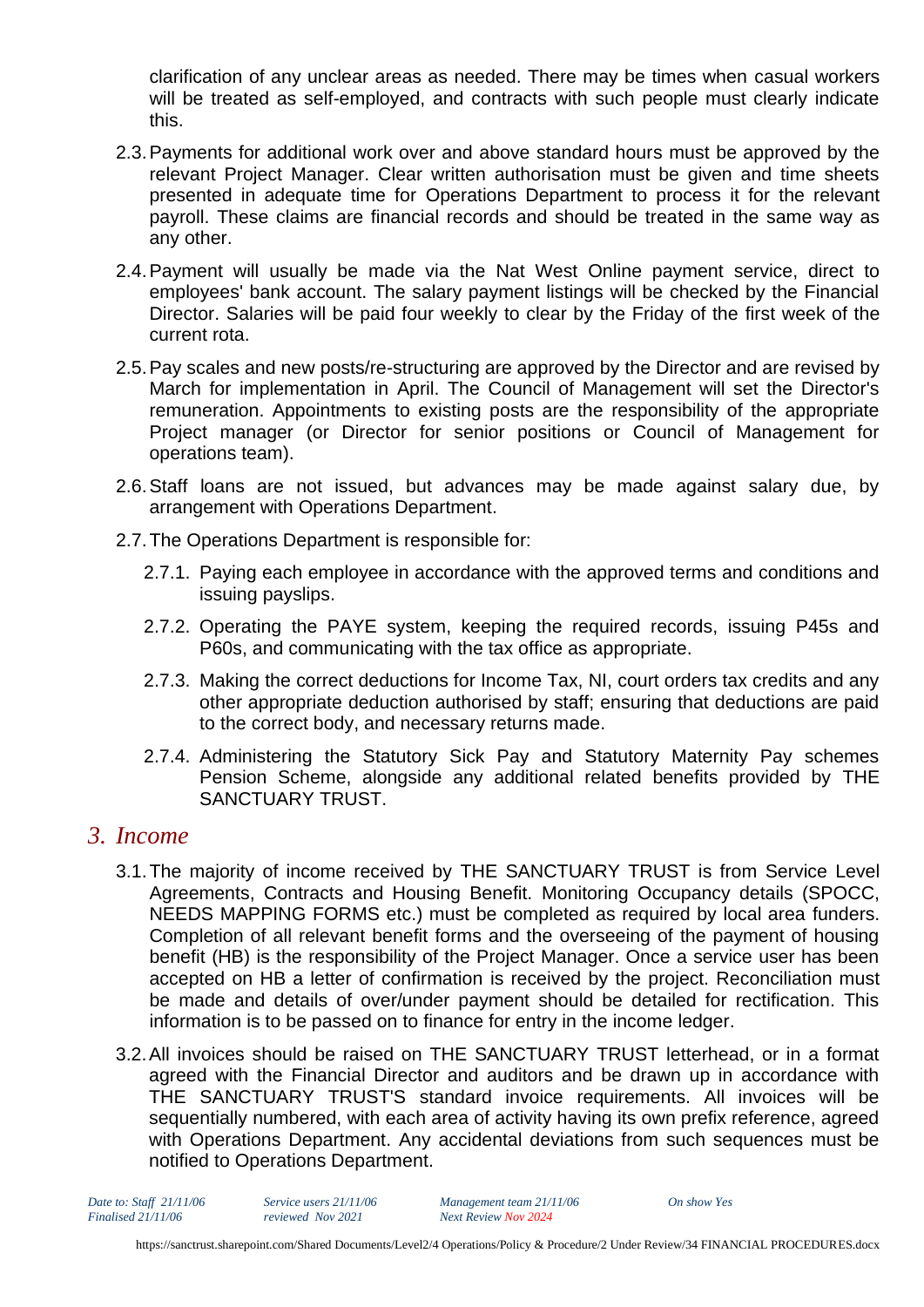- 3.3.Invoice listings will be produced on a regular basis by the Projects generating them. This is at least monthly, to fit in with the reporting system, although high volume activities are expected to be listed weekly. Outstanding invoice payments will be followed up at least monthly by the relevant project.
- 3.4.Information about non-routine and all grant income must be passed to Operations Department with the cheque or remittance advice. This will be filed by Operations Department for reference and used to ensure such income is correctly recorded in the accounts and grant conditions etc. noted. Lack of documentation will lead to such items being 'held on suspense'. It is the responsibility of the person gaining the grant to ensure all grant income is claimed as it becomes due or available, and that all appropriate staff and the Operations Department are aware of relevant grant conditions and exactly how the grant is to be expended.
- 3.5.Post opening (and control of cheques and cash in) will be subject to random management checks. The process will be written down, so that there is a clear standard for those doing the work regularly, and others covering or checking.

#### *4. Bank accounts*

THE SANCTUARY TRUST's bankers are:

- 4.1.National Westminster Bank plc, Town Hall Square Rochdale OL16 1LL Current, Business Reserve & Capital Reserve and Sanctuary Cymru.
- 4.2.A sweep arrangement between current and reserve accounts is operated. These arrangements are subject to review, in the light of what is most advantageous in terms of cost and service. All changes are to be authorised by the Management Council.
- 4.3.All income will be paid into the current accounts as soon as possible, not less than once a week. The make-up of each banking will be clearly recorded, for later computer entry.

## *5. Books of account and records*

- 5.1.Proper accounting records will be kept. The accounts systems are based around computer facilities, using Transact, Inuit Quick Books accounting programme and Excel, but manual/paper records will also be used if appropriate.
- 5.2.At a minimum, the following records will be kept:
	- 5.2.1. Appropriate control accounts (i.e. bank control, petty cash control etc.).
	- 5.2.2. Salary control account.
	- 5.2.3. Monthly trial balances budget against actual.
	- 5.2.4. Cash Flow Analysis
- 5.3.Cash book summaries with any outstanding documentation will be sent to central administration within 5 days of each month ending for processing.
- 5.4.Petty cash and bank accounts will be reconciled at least monthly.
- 5.5.All vouchers entered into the computer system will be clearly initialled by the person entering it, along with date and accounts reference. All income/expenditure information will be recorded within three days. All corrections and adjustments will be clearly noted in a written 'Journal' giving reason for them, with supporting documentation where available.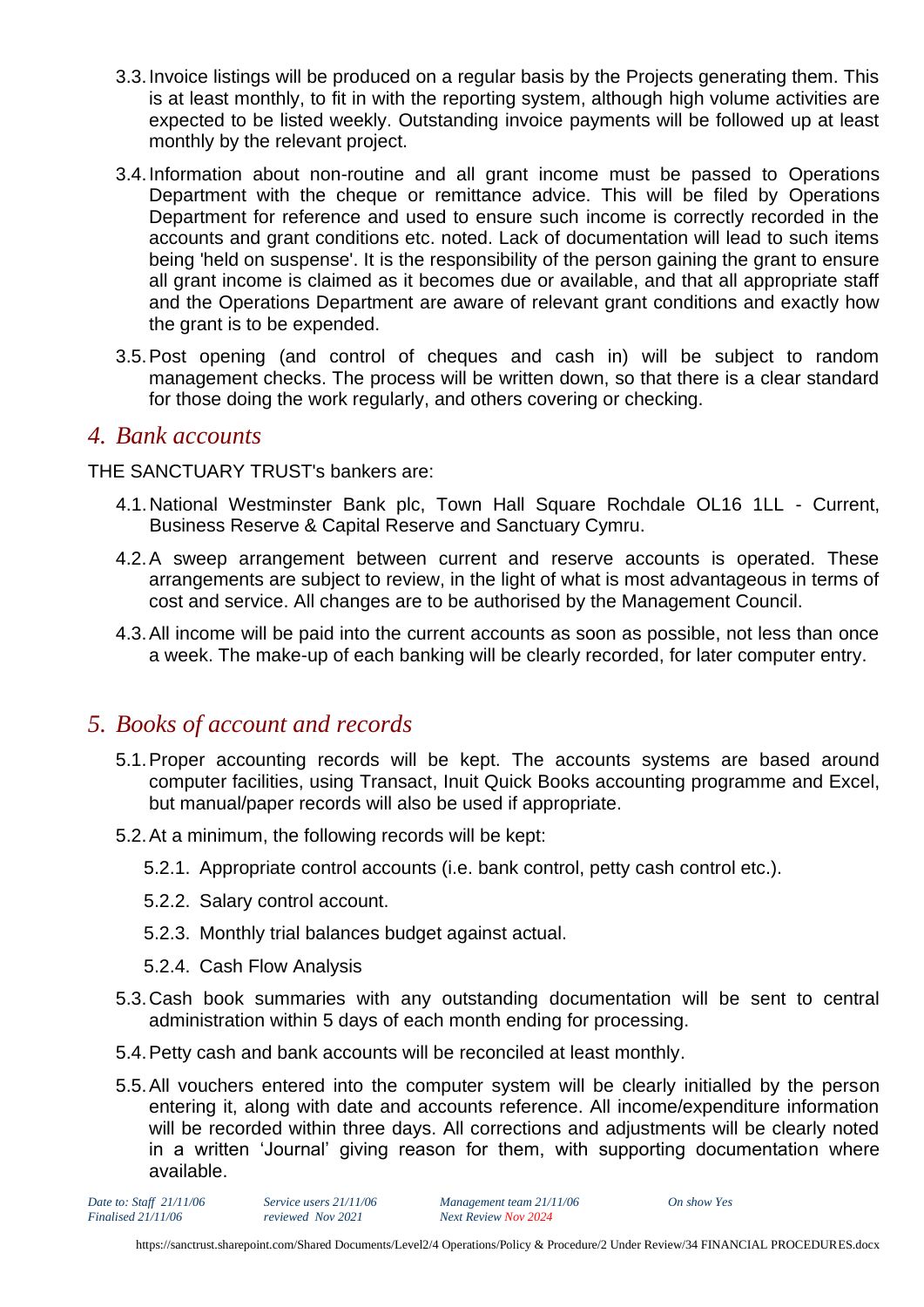- 5.6.Purchase Ledger, other cheque payments and banking sheets will be filed in the appropriate reference order, with any supporting documentation. All petty cash vouchers, cheque stubs etc. will be retained for audit and for statutory purposes thereafter.
- 5.7.All fixed assets costing more than £250 (or such other level as may from time to time be agreed by the trustees) will be capitalised in the accounts and recorded in a fixed assets register. This register will record details of date of purchase, supplier, cost, serial no. where applicable, description and in due course details of disposal.

#### *6. Budget setting*

- 6.1. 12 monthly income and expenditure budgets will be prepared in time for final approval by the Board of Trustees in February, before the start of the financial year under consideration.
- 6.2. Project budgets are prepared by the Project Manager, working with the Financial Director. Central management budgets are prepared by the Financial Director in consultation with the Directors. The Council of Management will play a lead role in ensuring that budgets are set fairly, efficiently and in time. Approval of the budgets is by recommendation of the Operations Team to the Council of Management.
- 6.3. The approved budget will be used as a base to construct a cash-flow forecast for the year, which will be monitored monthly and updated quarterly.

## *7. Financial monitoring and audit*

- 7.1. All budget holders will receive appropriate, regular reports of income and expenditure against budget.
- 7.2. The Management Team will receive:
	- 7.2.1. Monthly reports of income and expenditure versus budget within two weeks of month end.
- 7.3. Detailed monthly payroll reports will be produced. Detailed cash-flow reports will be produced as appropriate.
- 7.4. THE SANCTUARY TRUST'S financial year is from  $6<sup>th</sup>$  April to the  $5<sup>th</sup>$  of April. Annual accounts will be submitted for audit, as required under the Companies Act, charity regulations and grant conditions, prepared per SORP for Charities and any other relevant accounting conventions. Final draft should be ready for and passed by Board of Trustees in July, with audited accounts signed at the AGM.

## *8. Role of Treasurer*

#### *Extracted from Charity Finance Yearbook:*

- 8.1. The Treasurer works in close co-operation with, and provides support and advice to, the Financial Director. Specific responsibilities are to:
	- 8.1.1. Guide and advise the Board in the approval of budgets, accounts and financial statements, within a relevant policy framework.
	- 8.1.2. Keep the Board informed about its financial duties and responsibilities.
	- 8.1.3. Advise the Board on the financial implications of The Sanctuary Trust's strategic plans and key assumptions included in management's operational plan and annual budget.